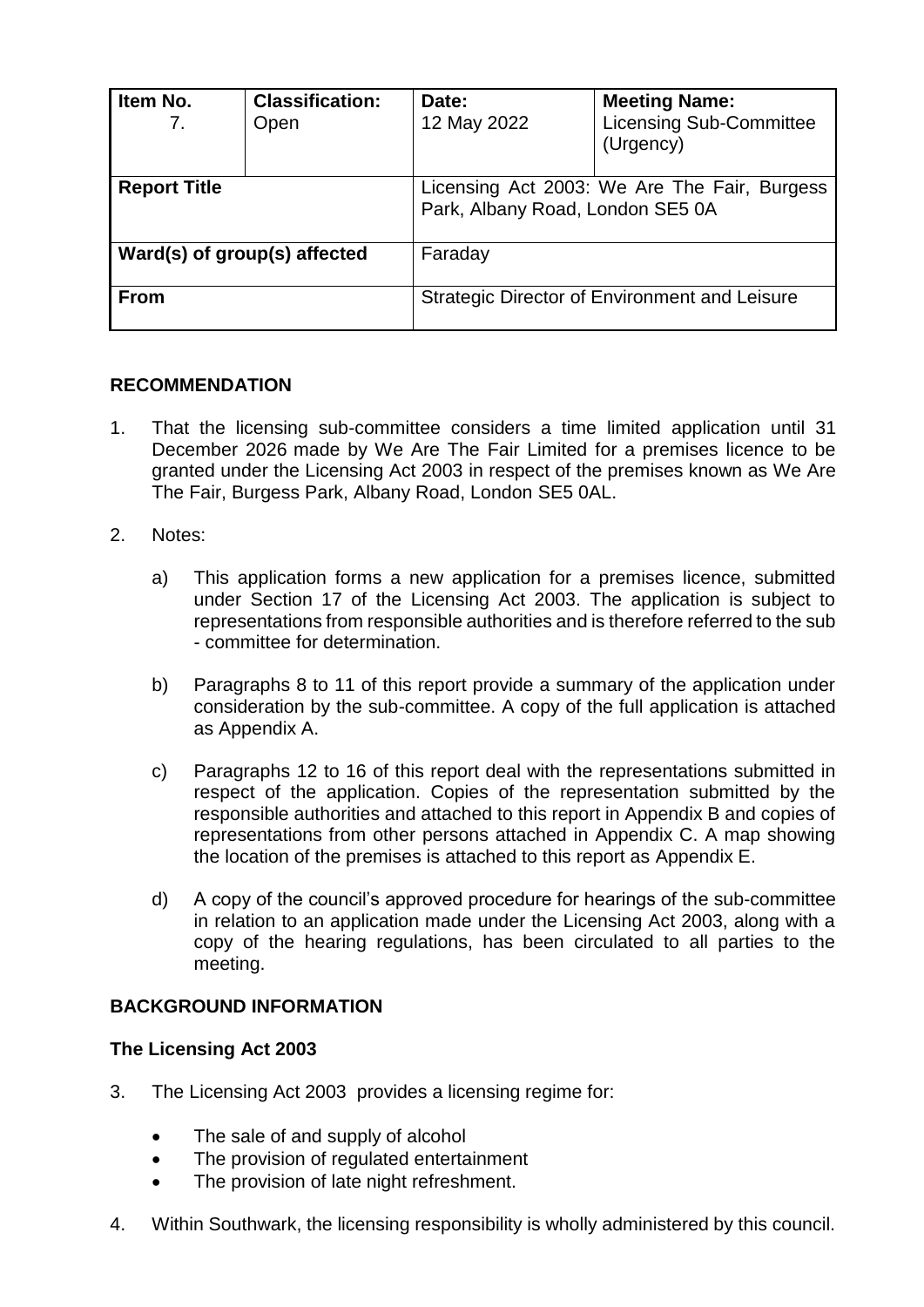- 5. The Act requires the licensing authority to carry out its functions under the Act with a view to promoting the four stated licensing objectives. These are:
	- The prevention of crime and disorder
	- The promotion of public safety
	- The prevention of nuisance
	- The protection of children from harm.
- 6. In carrying out its licensing functions, a licensing authority must also have regard to:
	- The Act itself
	- The guidance to the act issued under Section 182 of the Act
	- Secondary regulations issued under the Act
	- The licensing authority's own statement of licensing policy
	- The application, including the operating schedule submitted as part of the application
	- Relevant representations.
- 7. The premises licence application process involves the provision of all relevant information required under the Act to the licensing authority with copies provided by the applicant to the relevant responsible bodies under the Act. The application must also be advertised at the premises and in the local press. The responsible authorities and other persons within the local community may make representations on any part of the application where relevant to the four licensing objectives.

# **KEY ISSUES FOR CONSIDERATION**

# **The premises licence application**

- 8. On 14 March 2022 We Are The Fair Limited applied for a time limited premises licence until 31 December 2026 to be granted under the Licensing Act 2003 in respect of the premises known as We Are The Fair – Burgess Park – Albany Road, London, SE5 0AL. The premises are described in the application as being:
	- "A park featuring a lake, sports facilities, gardens and cafe all set in spacious parklands created in the 1940's. This application will apply to the area defined on the attached plan. This application will permit 1 event per year, lasting for a maximum of 2 days."
- 9. The hours applied for are summarised as follows:
	- The event would take place each year between 17 September 2022 and 31 December 2026.
	- The sale by retail of alcohol (on sales only):
		- o Saturday: 11:00 to 22:00
		- o Sunday: 11:00 to 21:30
	- Non standards timings:
		- o Any Sundays prior to bank holiday Mondays will cease at 22:30.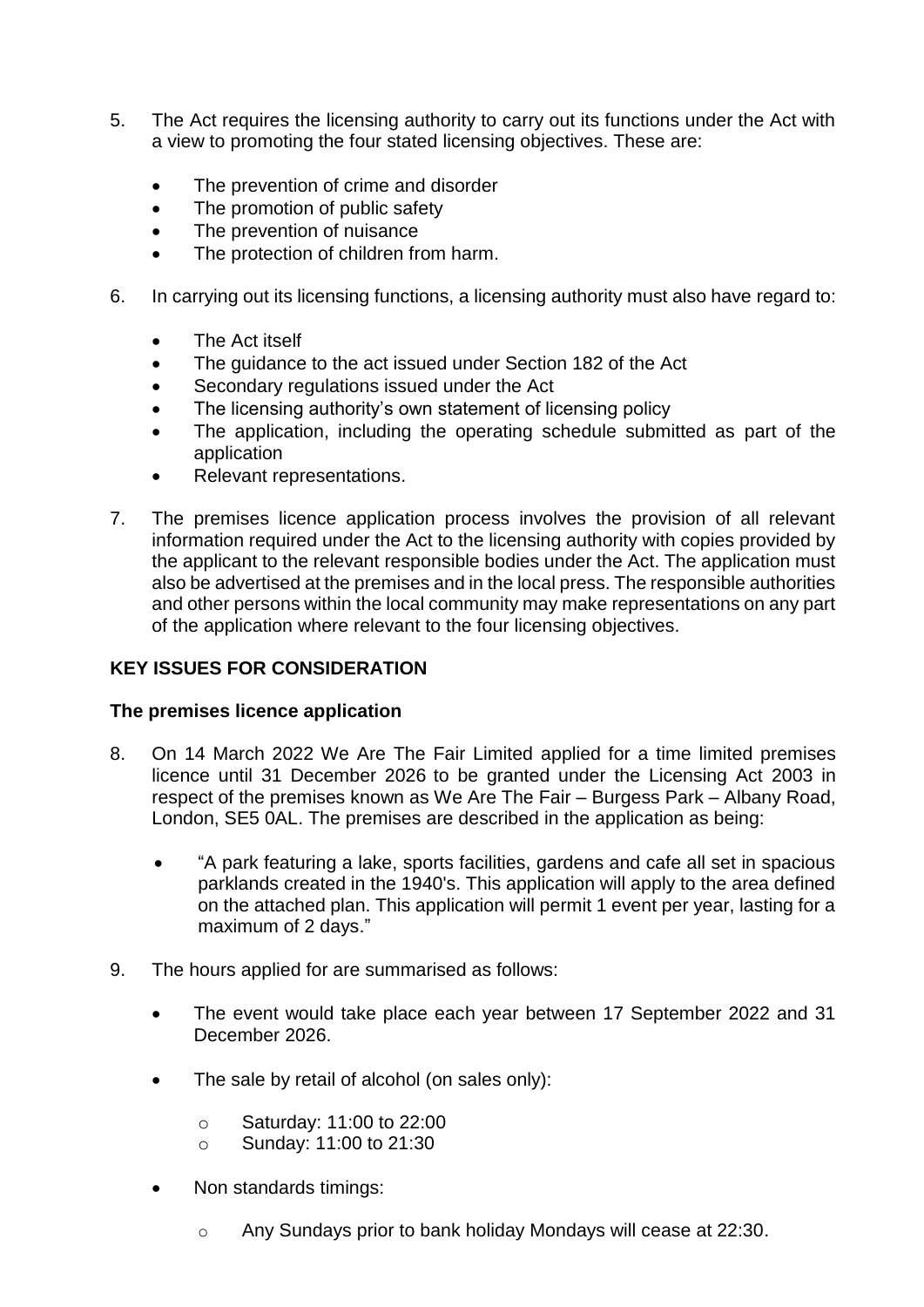- The provision of regulated entertainment (both indoors and outdoors) in the form of films, live music, recorded music, performances of dance and anything similar:
	- o Saturday: 11:00 to 22:30
	- o Sunday: 11:00 to 22:00

**NB**. Regulated entertainment may be in open air or within tented structures. Events and performances may be filmed and shown on screens. Screens may also show artist supporting material, short films, live visual/video performances, feature films and may be accompanied by amplified music.

- Non standards timings:
	- o Any Sundays prior to bank holiday Mondays will cease at 22:30
- Opening hours:
	- o Saturday: 11:00 to 23:30
	- o Sunday: 11:00 to 23:00
- Non Standards Timings:
	- o Any Sundays prior to Bank Holiday Mondays will cease at 22:30.
- 10. The designated premises supervisor is to be Robert Dudley who holds a personal licence with Birmingham City Council.
- 11. The premises licence application form provides the applicant's operating schedule. Parts A, B, C, E, F, G, H, I, J, K, L, and M of the operating schedule set out the proposed licensable activities, operating hours and operating control measures in full, with reference to the four licensing objectives as stated in the Licensing Act 2003. Should a premises licence be issued in respect of the application the information provided in part M of the operating schedule will form the basis of conditions that will be attached to any licence granted subsequent to the application. A copy of the application and premises plan is attached to this report in Appendix A.

## **Representations from responsible authorities**

- 12. A representation has been received from the Metropolitan Police (Licensing Division). There is concern that an event management plan and dispersal plan have not yet been forthcoming to make a full assessment of the application. As the premises only has 'on sales' of alcohol, there is a concern of how management will prevent patrons from leaving the site with alcohol.
- 13. A representation has been submitted by the licensing authority in their role as responsible authority under the licensing objectives of the prevention of crime and disorder and the prevention of public nuisance. There is concern that an event management plan and dispersal plan have not yet been forthcoming to make a full assessment of the application. A reduction of hours and additional conditions are requested.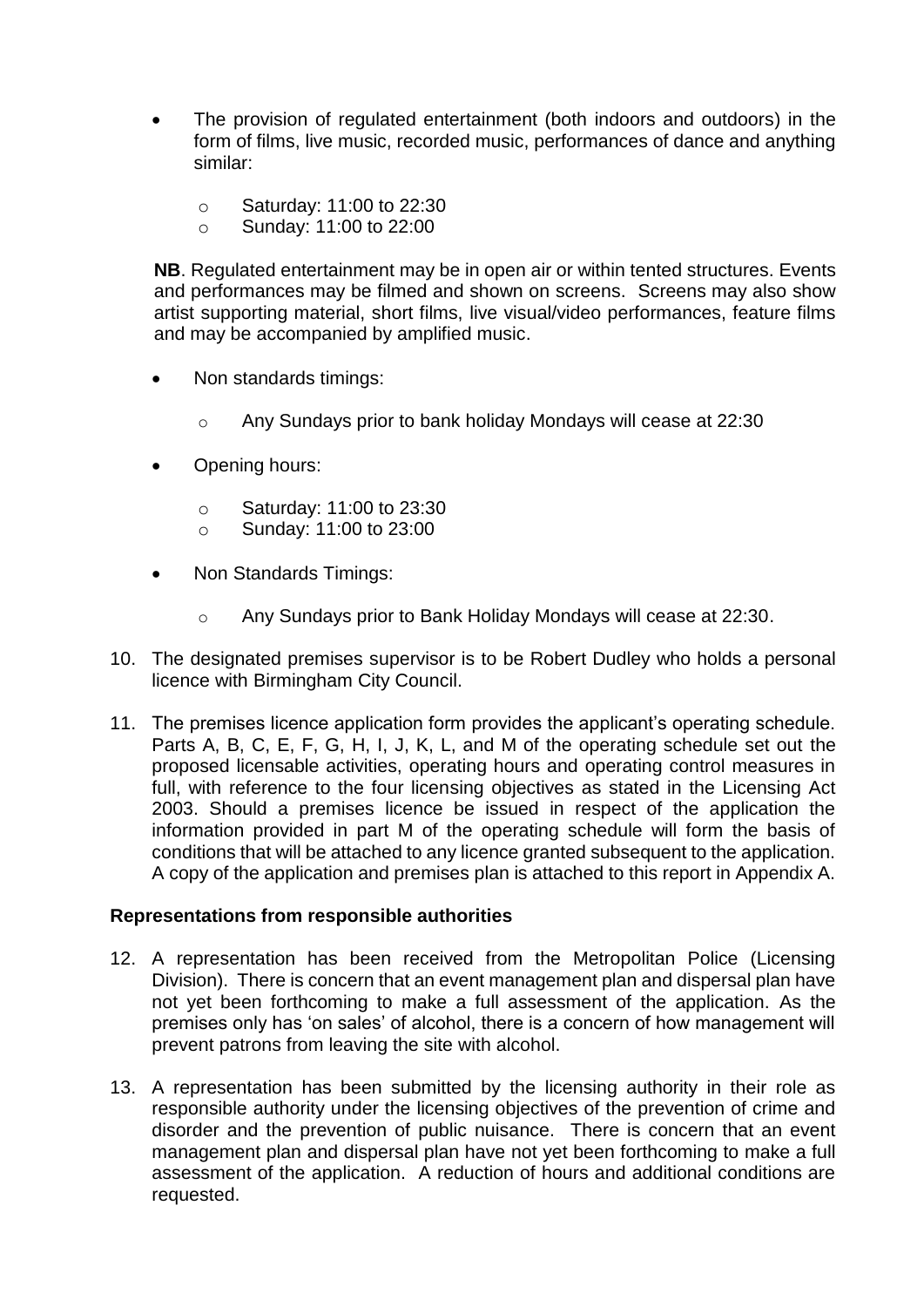14. The representations are available in Appendix B.

## Representations from other persons

- 15. Representations have been received from seven other persons. These are all residents in the area around the park. Concerns are raised over the use of the Park for large scale events and the potential for antisocial behaviour, violence and excessive noise, resulting from the event.
- 16. Redacted versions of the representations are available in Appendix C.

# **Conciliation**

17. All representations were sent to the applicant and at the point of publication of the report; none of the representations had been conciliated. An offer has been made for the applicant to send mediatory correspondence to all parties.

## **Premises history**

- 18. Burgess Park has hosted multiple large events historically. This is the first event in this space organised by We Are The Fair Limited.Therefore, there is no history of complaints to the licensing department in relation to this address as a result of this Applicant.
- 19. Burges Park does have its own premises licence in place for regulated entertainment. A copy of the existing licence is available for members in Appendix D. This application is not using this licence.

## **Map**

20. A map showing the location of the premises is attached to this report as Appendix E. The event is to take place within Burgess Park, which itself does not have a premises licence. The Park is close to Old Kent Road, which has multiple licensed premises.

# **Southwark Council Statement of Licensing Policy**

- 21. Council assembly approved Southwark's statement of licensing policy 2021-2026 on 25 November 2020 and it came into effect on 1 January 2021.
- 22. Sections of the statement that are considered to be of particular relevance to the sub-committee's consideration are:
	- Section 3 Purpose and scope of the policy. This reinforces the four licensing objectives and the fundamental principles upon which this authority relies in determining licence applications
	- Section 5 Determining applications for premises licences and club premises certificates. This explains how the policy works and considers issues such as location; high standards of management; and the principles behind condition setting.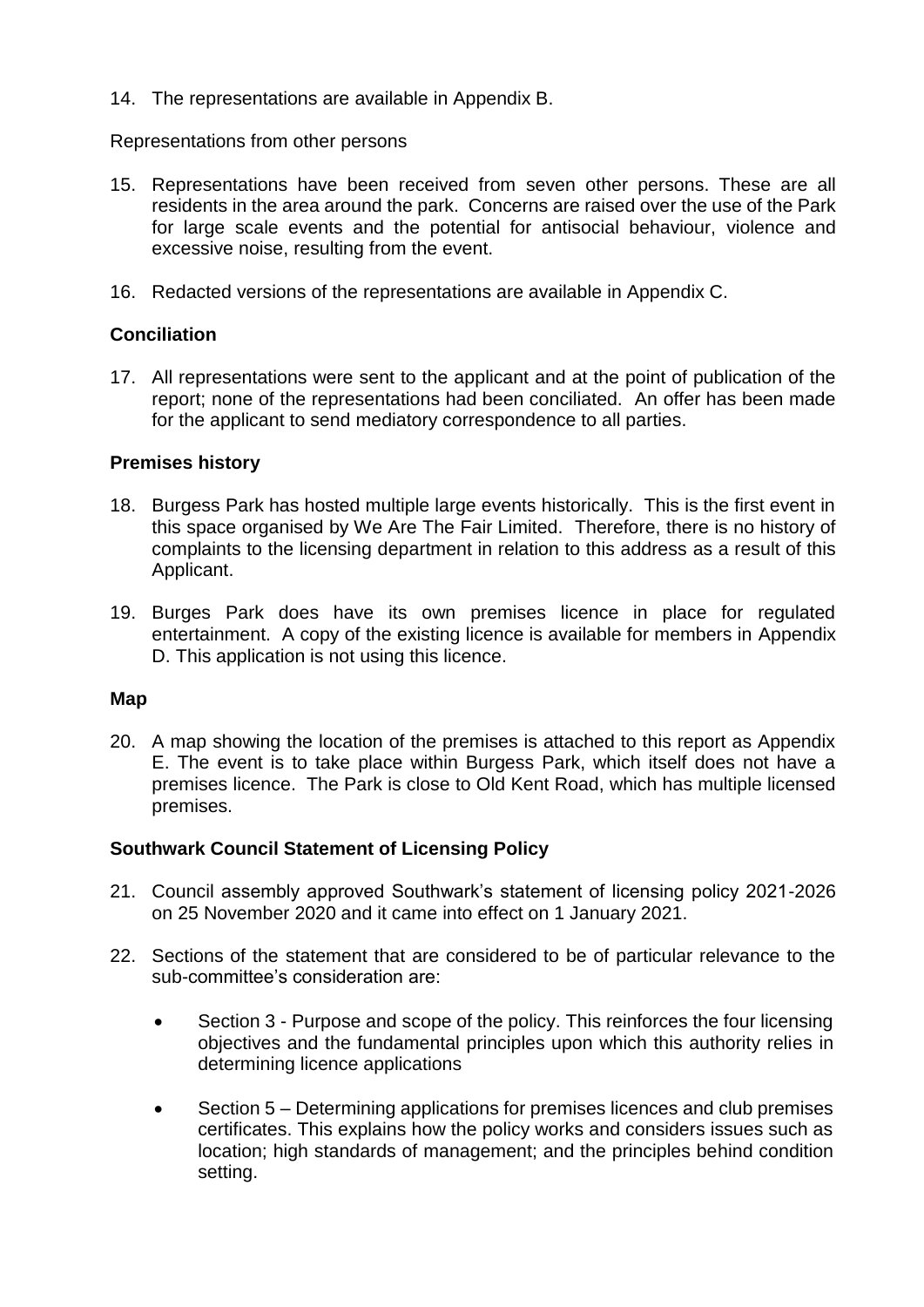- Section 6 Local cumulative impact policies. This sets out this authority's approach to cumulative impact and defines the boundaries of the current special policy areas and the classifications of premises to which they apply. To be read in conjunction with Appendix B to the policy.
- Section 7 Hours of operation. This provides a guide to the hours of licensed operation that this Authority might consider appropriate by type of premises and (planning) area classification.
- Section 8 The prevention of crime and disorder. This provides general guidance on the promotion of the first licensing objective.
- Section 9 Public safety. This provides general guidance on the promotion of the second licensing objective.
- Section 10 The prevention of nuisance. This provides general guidance on the promotion of the third licensing objective.
- Section 11 The protection of children from harm. This provides general guidance on the promotion of the fourth licensing objective.
- 23. The purpose of Southwark's statement of licensing policy is to make clear to applicants what considerations will be taken into account when determining applications and should act as a guide to the sub-committee when considering the applications. However, the sub-committee must always consider each application on its own merits and allow exceptions to the normal policy where these are justified by the circumstances of the application.

# **Cumulative Impact Area (CIA)**

- 24. The premises is not situated in any of Southwark's CIAs. The premises is situated in a residential area
- 25. Under the Southwark statement of licensing policy 2021 2026 the following closing times are recommended as appropriate within this area for these categories of premises:
	- Closing time for restaurants and cafes:
		- o 23:00 daily
	- Closing time for public houses, wine bars or other drinking establishments:
		- o 23:00 daily.

## **Climate Change Implications**

- 26. Following council assembly on 14 July 2021, the council is committed to considering the climate change implications of any decisions.
- 27. Climate change is not a legal factor in the consideration of a grant of a premises license under the current licensing objectives, however members can make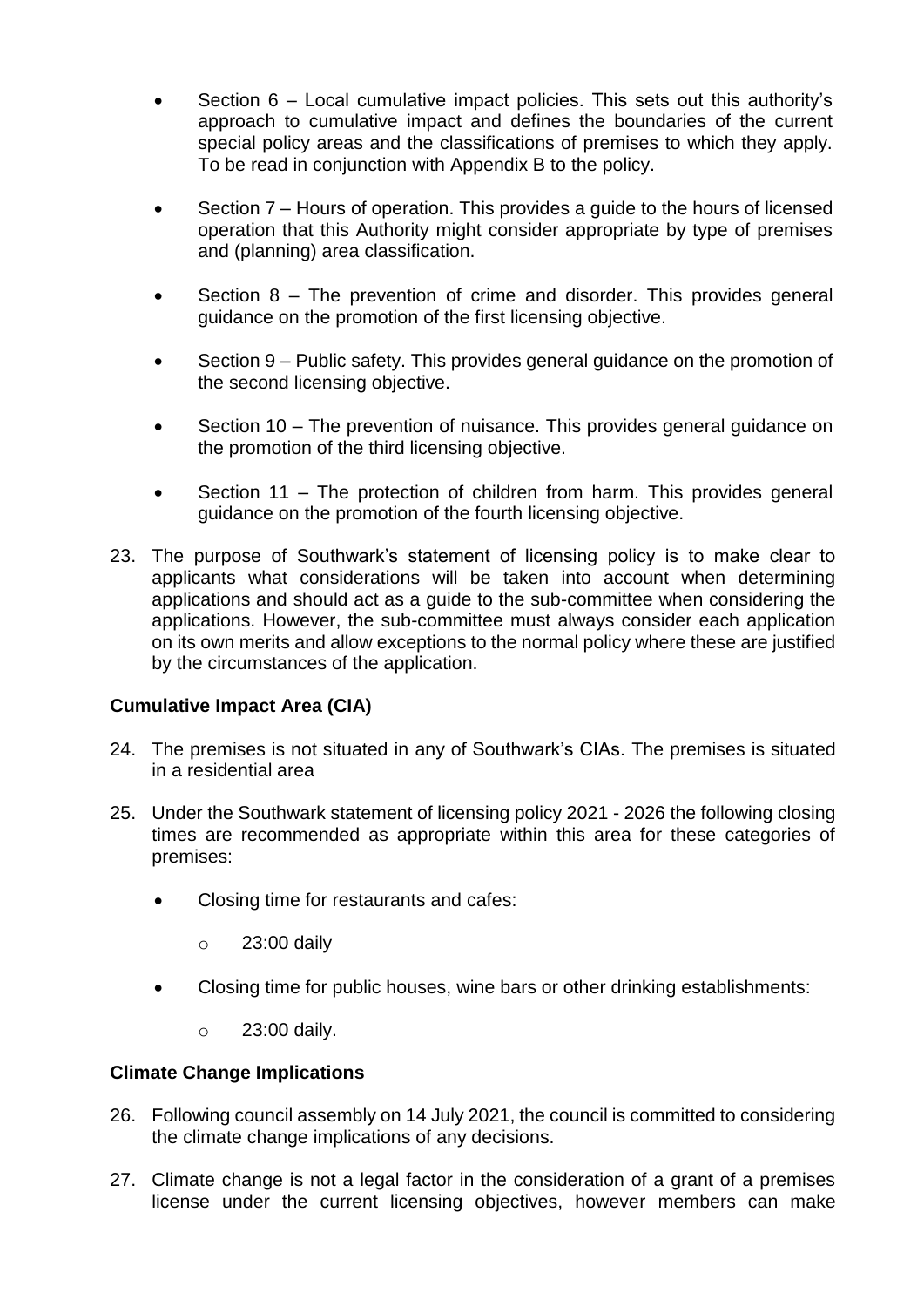enquiries and request an agreement from applicants to promote the reduction of the impact of climate change that may be caused by the operation of the premises.

- 28. Examples of such agreements may be:
	- Not use single use plastics, such as disposable plastic glasses, when selling alcohol at the premises.
	- Encourage patrons not to drive to venues by providing details of public transport on their webpages/tickets.
- 29. The council's climate change strategy is available at: [https://www.southwark.gov.uk/assets/attach/48607/Climate-Change-Strategy-July-](https://www.southwark.gov.uk/assets/attach/48607/Climate-Change-Strategy-July-2021-.pdf)[2021-.pdf](https://www.southwark.gov.uk/assets/attach/48607/Climate-Change-Strategy-July-2021-.pdf)

## **Community, equalities (including socio-economic) and health impacts**

## **Community impact statement**

30. Each application is required by law to be considered upon its own individual merits with all relevant matters taken into account.

## **Equalities (including socio-economic) impact statement**

- 31. This report does not result in a policy decision and each application is required to be considered upon its own individual merits with all relevant matters taken into account. In considering the recommendations of this report, due regard must be given to the public sector equality duty set out in section 149 of the Equality Act 2010. This requires the Council to consider all individuals when carrying out its functions.
- 32. Importantly, the council must have due regard to the need to eliminate discrimination, harassment, victimisation, or other prohibited conduct; advance equality of opportunity and foster good relations between people with protected characteristics and those who do not. The relevant protected characteristics are age, disability, gender reassignment, pregnancy and maternity, race, religion or belief, sex, sexual orientation. The public sector equality duty also applies to marriage and civil partnership, but only in relation to the need to eliminate discrimination, harassment, victimisation, or other prohibited conduct.
- 33. The equalities impact statement for licensing decisions is contained within the Southwark statement of licensing policy 2021 – 2026: [https://www.southwark.gov.uk/business/licences/business-premises](https://www.southwark.gov.uk/business/licences/business-premises-licensing/licensing-and-gambling-act-policy)[licensing/licensing-and-gambling-act-policy.](https://www.southwark.gov.uk/business/licences/business-premises-licensing/licensing-and-gambling-act-policy)
- 34. The equalities impact assessment is available at: [https://moderngov.southwark.gov.uk/documents/s92016/Appendix%20F%20-](https://moderngov.southwark.gov.uk/documents/s92016/Appendix%20F%20-%20Equalities%20Impact%20Assessment.pdf) [%20Equalities%20Impact%20Assessment.pdf](https://moderngov.southwark.gov.uk/documents/s92016/Appendix%20F%20-%20Equalities%20Impact%20Assessment.pdf)

## **Health impact statement**

35. Health impacts cannot be considered by law when making decisions under the Licensing Act 2003.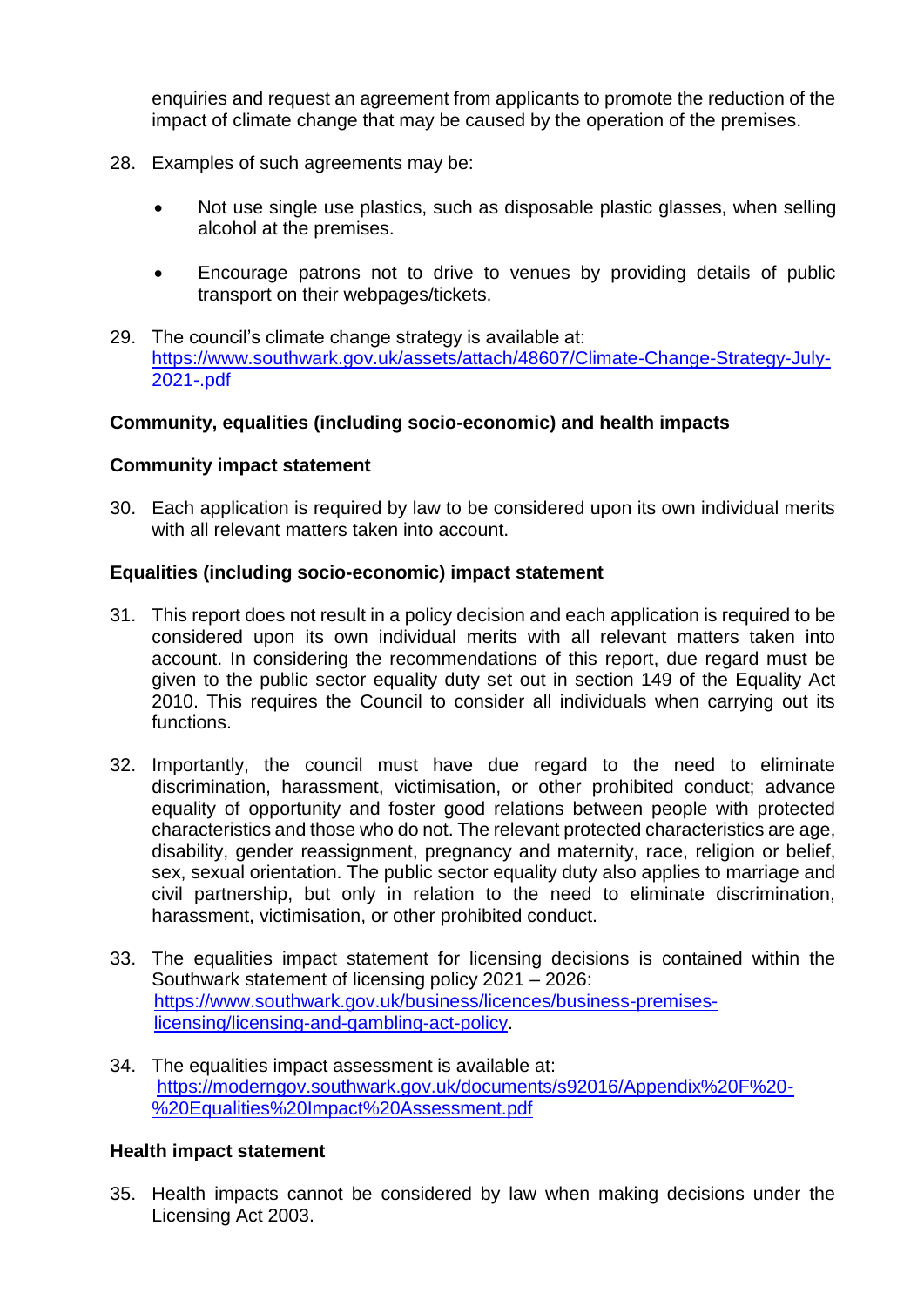## **Resource implications**

36. A fee of £1100.00 has been paid by the applicant company in respect of this application being the statutory fee payable for premises within non-domestic rateable value A.

## **Consultation**

37. Consultation has been carried out on this application in accordance with the provisions of the Licensing Act 2003. A public notice was published in a local newspaper and similar notices were exhibited outside of the premises for a period of 28 consecutive days.

# **SUPPLEMENTARY ADVICE FROM OTHER OFFICERS**

## **Director of Law and Governance**

- 38. The sub-committee is asked to determine the application for a premises licence under section 17 of the Licensing Act 2003.
- 39. The principles which sub-committee members must apply are set out below.

## **Principles for making the determination**

- 40. The general principle is that applications for premises licence applications must be granted unless relevant representations are received. This is subject to the proviso that the applicant has complied with regulations in advertising and submitting the application.
- 41. Relevant representations are those which:
	- Are about the likely effect of the granting of the application on the promotion of the licensing objectives
	- Are made by an interested party or responsible authority
	- Have not been withdrawn
	- Are not, in the opinion of the relevant licensing authority, frivolous or vexatious.
- 42. If relevant representations are received then the sub-committee must have regard to them, in determining whether it is necessary for the promotion of the licensing objectives to:
	- To grant the licence subject to:
		- $\circ$  The conditions mentioned in section 18 (2)(a) modified to such extent as the licensing authority considers necessary for the promotion of the licensing objectives
		- o Any condition which must under section 19, 20 or 21 be included in the licence
	- To exclude from the scope of the licence any of the licensable activities to which the application relates
	- To refuse to specify a person in the licence as the premises supervisor
	- To reject the application.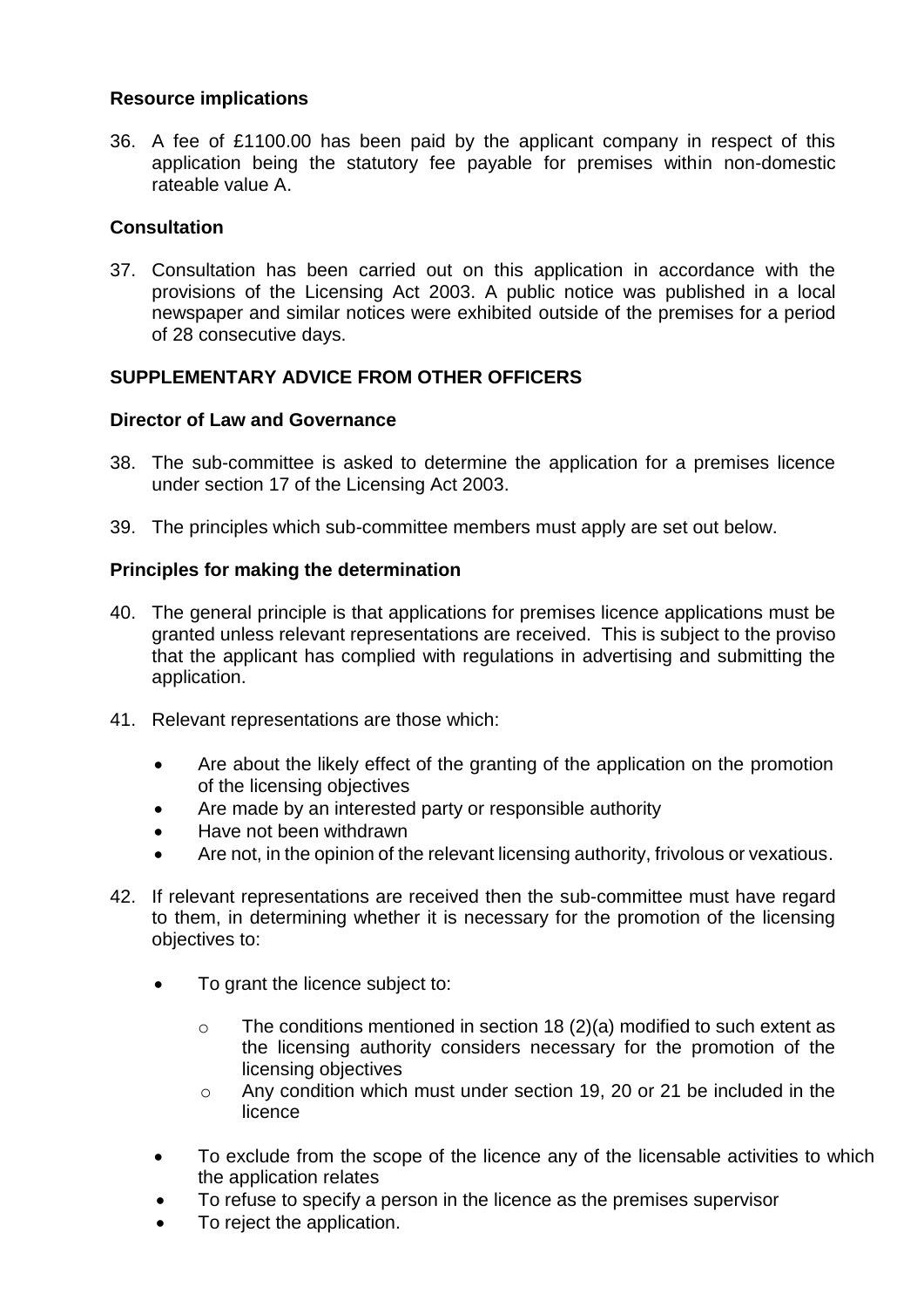# **Conditions**

- 43. The sub-committee's discretion is thus limited. It can only modify the conditions put forward by the applicant, or refuse the application, if it is necessary to do so. Conditions must be necessary and proportionate for the promotion of one of the four licensing objectives, and not for any other reason. Conditions must also be within the control of the licensee, and should be worded in a way which is clear, certain, consistent and enforceable.
- 44. The four licensing objectives are:
	- The prevention of crime and disorder
	- Public safety
	- The prevention of nuisance
	- The protection of children from harm.
- 45. Members should note that each objective is of equal importance. There are no other licensing objectives, and the four objectives are paramount considerations at all times.
- 46. Conditions will not be necessary if they duplicate a statutory position. Conditions relating to night café and take away aspect of the license must relate to the night time operation of the premises and must not be used to impose conditions which could not be imposed on day time operators.
- 47. Members are also referred to the Home Office Revised Guidance issued under section 182 of the Licensing Act 2003 on conditions, specifically section 10.

## **Reasons**

48. If the sub-committee determines that it is necessary to modify the conditions, or to refuse the application for a premises licence application, it must give reasons for its decision.

## **Hearing procedures**

- 49. Subject to the licensing hearing regulations, the licensing committee may determine its own procedures. Key elements of the regulations are that:
	- The hearing shall take the form of a discussion led by the authority. Cross examination shall not be permitted unless the authority considered that it is required for it to consider the representations.
	- Members of the authority are free to ask any question of any party or other person appearing at the hearing.
	- The committee must allow the parties an equal maximum period of time in which to exercise their rights to:
		- o Address the authority
		- o If given permission by the committee, question any other party.
		- o In response to a point which the authority has given notice it will require clarification, give further information in support of their application.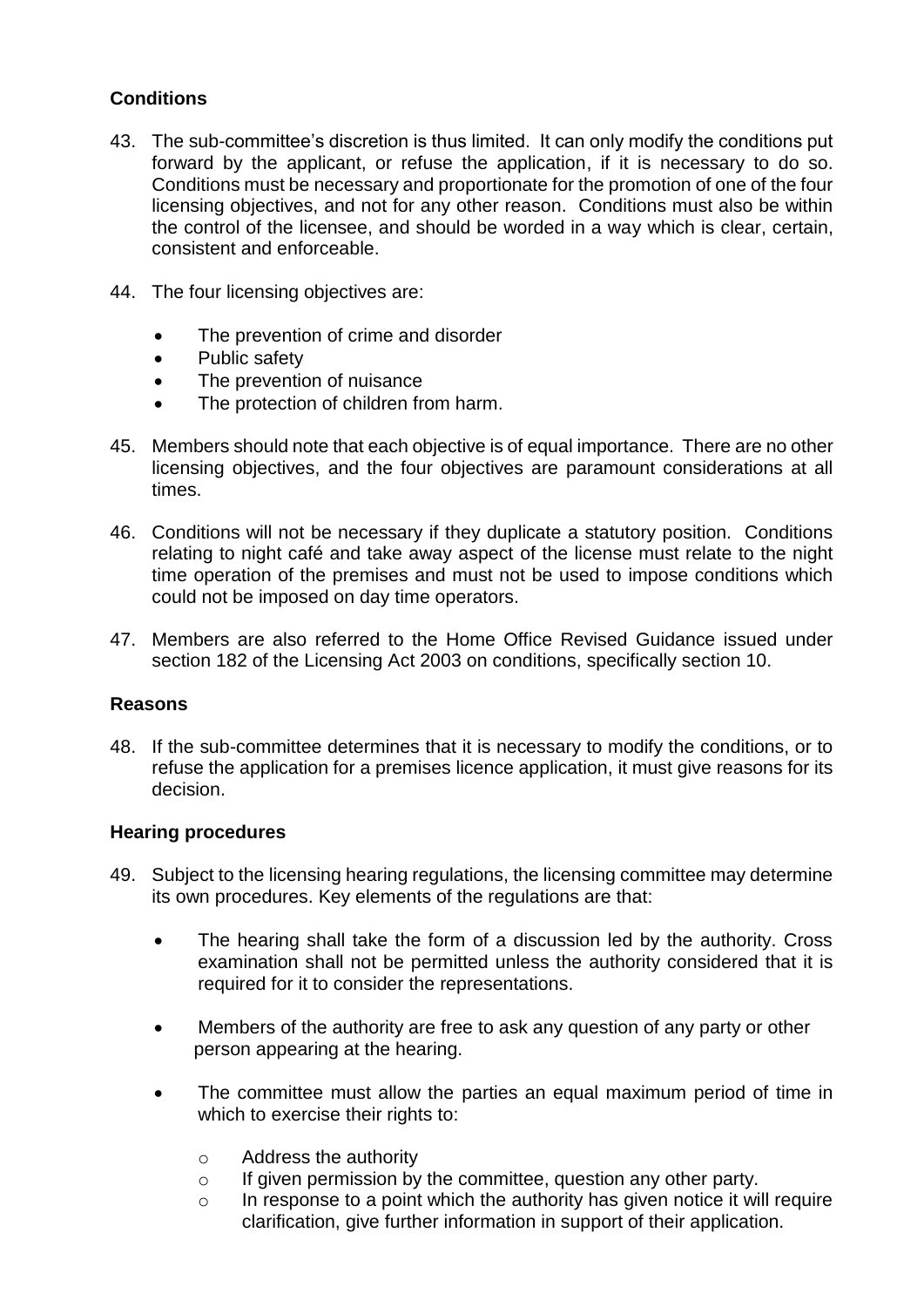- The committee shall disregard any information given by a party which is not relevant to the particular application before the committee and the licensing objectives.
- The hearing shall be in public, although the committee may exclude the public from all or part of a hearing where it considers that the public interest in doing so outweighs the public interest in the hearing, or that part of the hearing, taking place in private.
- In considering any representations or notice made by a party the authority may take into account documentary or other information produced by a party in support of their application, representations or notice (as applicable) either before the hearing or, with the consent of all the other parties, at the hearing.
- 50. This matter relates to the determination of an application for a premises licence under section 17 of the Licensing Act 2003. Regulation 26(1) (a) requires the subcommittee to make its determination at the conclusion of the hearing.

## **Council's multiple roles and the role of the Licensing Sub-Committee**

- 51. Sub-committee members will note that, in relation to this application, the council has multiple roles. Council officers from various departments have been asked to consider the application from the perspective of the council as authority responsible respectively for environmental health, trading standards, health and safety and as the planning authority.
- 52. Members should note that the licensing sub-committee is meeting on this occasion solely to perform the role of licensing authority. The sub-committee sits in quasijudicial capacity, and must act impartially. It must offer a fair and unbiased hearing of the application. In this case, members should disregard the council's broader policy objectives and role as statutory authority in other contexts. Members must direct themselves to making a determination solely based upon the licensing law, guidance and the council's statement of licensing policy.
- 53. As a quasi-judicial body the licensing sub-committee is required to consider the application on its merits. The sub-committee must take into account only relevant factors, and ignore irrelevant factors. The decision must be based on evidence, that is to say material, which tends logically to show the existence or non-existence of relevant facts, or the likelihood or unlikelihood of the occurrence of some future event, the occurrence of which would be relevant. The licensing sub-committee must give fair consideration to the contentions of all persons entitled to make representations to them.
- 54. The licensing sub-committee is entitled to consider events outside of the premises if they are relevant, i.e. are properly attributable to the premises being open. The proprietors do not have to be personally responsible for the incidents for the same to be relevant. However, if such events are not properly attributable to the premises being open, then the evidence is not relevant and should be excluded. Guidance is that the licensing authority will primarily focus on the direct impact of the activities taking place at the licensed premises on members of the public, living, working or engaged in normal activity in the area concerned.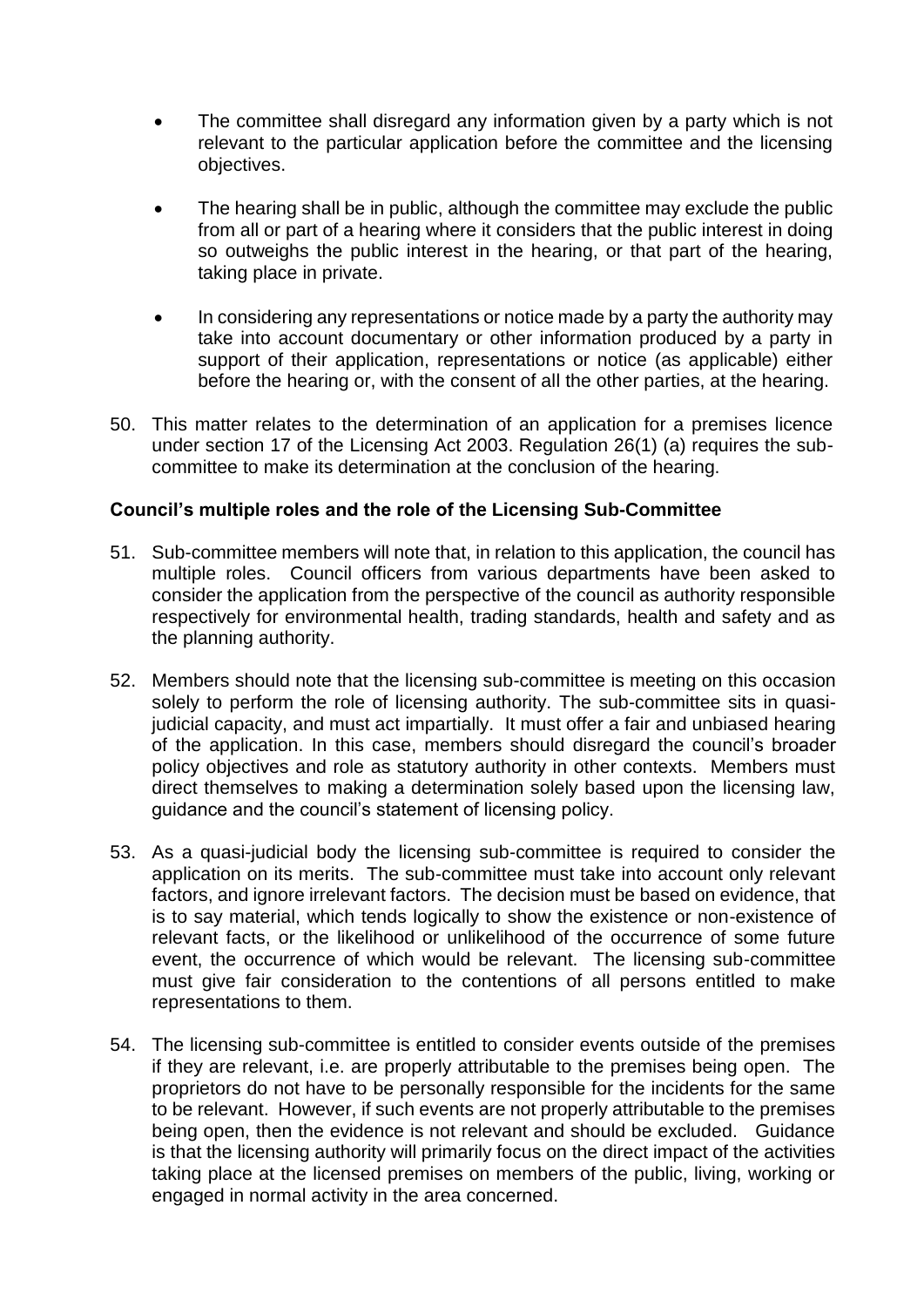- 55. Members will be aware of the council's code of conduct which requires them to declare personal and prejudicial interests. The code applies to members when considering licensing applications. In addition, as a quasi-judicial body, members are required to avoid both actual bias, and the appearance of bias.
- 56. The sub-committee can only consider matters within the application that have been raised through representations from other persons and responsible authorities. Other persons must live in the vicinity of the premises. This will be decided on a case to case basis.
- 57. Under the Human Rights Act 1998. The sub-committee needs to consider the balance between the rights of the applicant and those making representations to the application when making their decision. The sub-committee has a duty under section 17 Crime and Disorder Act 1998 when making its decision to do all it can to prevent crime and disorder in the borough.
- 58. Other persons, responsible authorities and the applicant have the right to appeal the decision of the sub-committee to the magistrates' court within a period of 21 days beginning with the day on which the applicant was notified by the licensing authority of the decision to be appealed against.

## **Guidance**

59. Members are required to have regard to the Home Office guidance in carrying out the functions of licensing authority. However, guidance does not cover every possible situation, so long as the guidance has been properly and carefully understood, members may depart from it if they have reason to do so. Full reasons must be given if this is the case.

## **Strategic Director of Finance and Governance**

60. The head of regulatory services has confirmed that the costs of this process over and above the application fee are borne by the service.

| <b>Background Papers</b>     | <b>Held At</b>              | <b>Contact</b>     |
|------------------------------|-----------------------------|--------------------|
| Licensing Act 2003           | Southwark Licensing,        | Mrs Kirty Read     |
|                              | C/O                         | Tel: 020 7525 5748 |
| Home Office Revised          | <b>Community Safety and</b> |                    |
| Guidance to the Act          | Enforcement, 160            |                    |
|                              | <b>Tooley Street,</b>       |                    |
| <b>Secondary Regulations</b> | London SE1 2QH              |                    |
|                              |                             |                    |
| Southwark statement of       |                             |                    |
| licensing policy             |                             |                    |
|                              |                             |                    |
| Case file                    |                             |                    |

# **BACKGROUND DOCUMENTS**